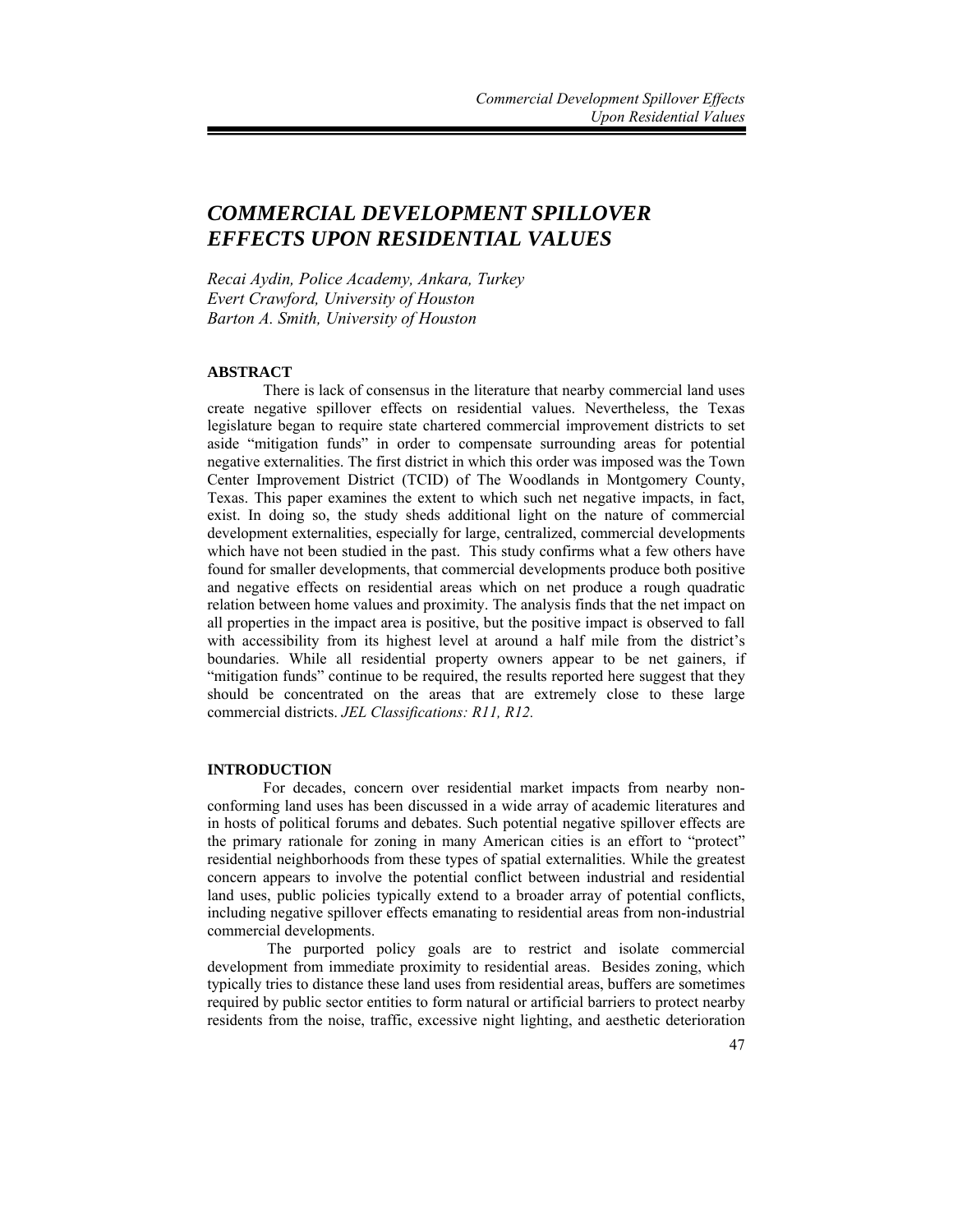generated from commercial activity. Where explicit government intervention doesn't exist, the private sector itself often attempts to minimize land use conflicts. For example, developers of "master-planned" communities typically set aside commercial reserves in such a way as to maximize the convenience of the commercial development (hence the value of potential commercial properties) while minimizing the negative impacts on residential properties in close proximity which might lower the value of the residential lots to be sold.<sup>1</sup>

While the majority of the studies on the impact of land use regulations find nonresidential land uses to have at least some negative effects on residential values<sup>2</sup>, the overall empirical literature must be characterized as mixed, especially with respect to commercial land uses. Some of the literature infers without much empirical evidence that the nature and extent of spillover impacts might be related to the size of a commercial development, its density or the nature of its borders. Clearly not all commercial development is the same. Some are strung out along a single transportation corridor, while others encompass large acres of land within well defined borders. A small commercial establishment may not have the negative consequences that a large regional mall might have, and a regional mall's impact may be smaller than that of a full sized mixed-use commercial center. Yet, these employment and commerce sub-centers have become a common fixture in contemporary suburban development, which can internalize many of the potential agglomeration economies associated with mini-CBDs (Central Business Districts). In many states, these sub-centers have become a part of commercial improvement districts. This is especially true in Texas, where most suburb development occurs outside the boundaries of incorporated municipalities which would otherwise have provided the infrastructure needed to support it.

Particularly popular for promoting commercial centers are legislatively approved improvement districts, also known as self-taxing districts. These districts provide a mechanism in which property owners agree to pay some form of taxes to the district in return for district specific services and amenities. As a consequence, the tax revenues are totally internalized within the district without leakages to outside jurisdictions. In Texas, there has been a substantial proliferation of such districts over the past 20 years which has had a profound effect upon the concentration of major commercial centers in the suburbs.<sup>3</sup> However, the Texas State Legislature, which authorizes these special improvement districts, has been caught up in the traditional concerns of external impacts of non-conforming land uses and has added a new policy twist to government intervention to ameliorate these externalities. Beginning in the 1990s, improvement district charters have typically required each district to set aside "mitigation funds" in order to compensate surrounding areas for potential negative externalities and provide resources to minimize the consequences. The first example of such mandated funds was associated with the charter for the Town Center Improvement District (TCID) of The Woodlands in Montgomery County, Texas. The TCID collects a 1% sales tax on all sales in the district for its own internal purposes, but was required to set aside 10% of its revenues to be used toward the mitigation of the net negative impact the development might have within 2 miles of its borders.<sup>4</sup>

This legislative mandate poses an interesting question about the spillover effects of commercial development because of the size of the development involved. The Town Center is more than just a large regional retail shopping center. While a sizeable portion of the Town Center consists of The Woodlands Mall, the TCID also includes major entertainment venues, hospitality and convention facilities, and a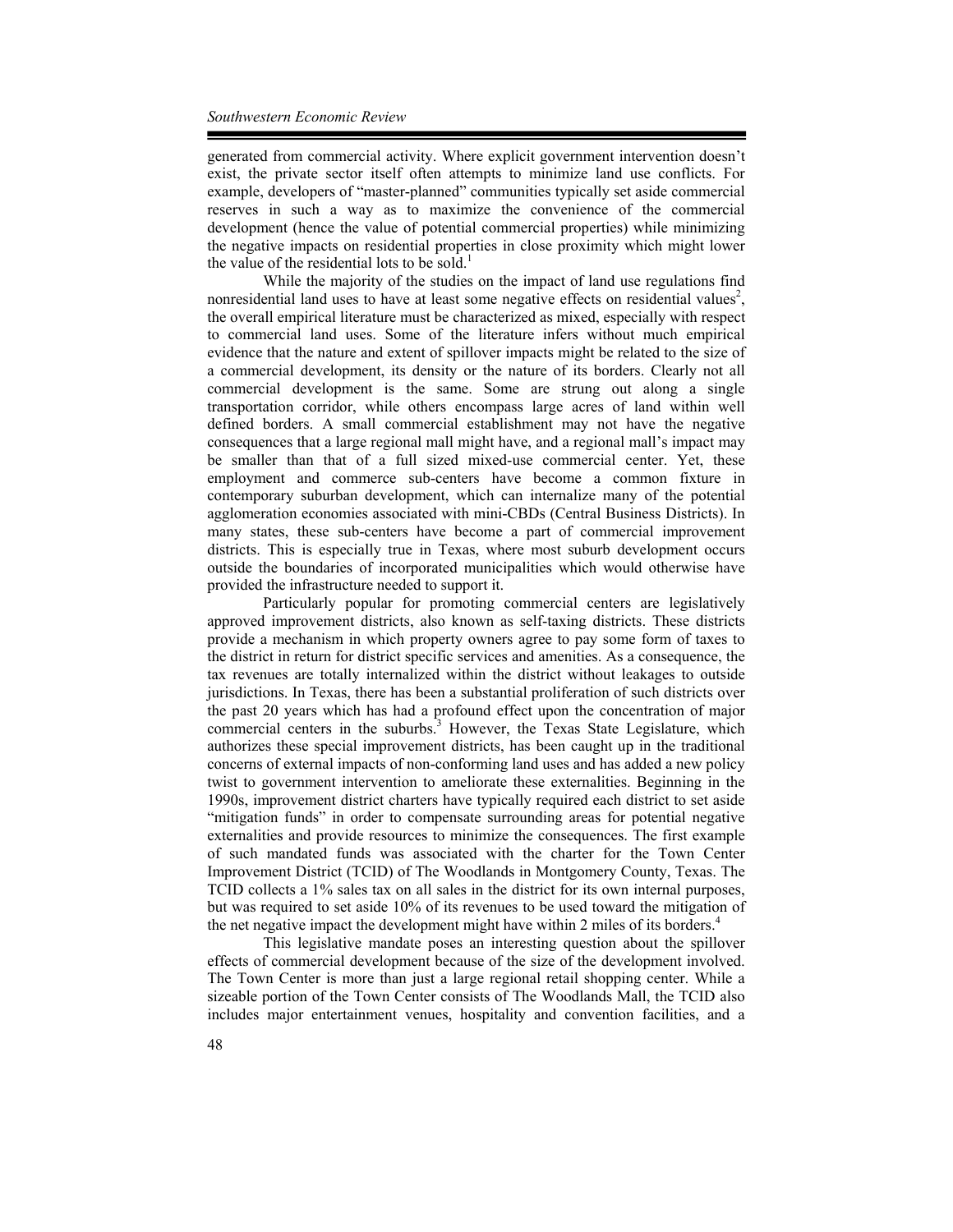substantial amount of office space. Overall, the TCID includes nearly 5 million square feet of office space and nearly 7 million square feet of retail and other types of commercial space. The area, whose borders are precisely defined, supports over 30,000 jobs. Surrounding the TCID inside The Woodlands overall master-planned community are more than 30,000 residential units. Thus, the TCID is not merely a large regional shopping center, but is a fully integrated suburban satellite central business district with a large economic base of its own.

An obvious concern to state policy makers was that the sheer size of the TCID might greatly increase the likelihood of negative spillover effects created by its presence due to traffic, aesthetic deterioration, and increased local crime which is often attracted by commercial development. While the overall net economic benefits to southern Montgomery County could be argued to be positive in terms of accessibility to shopping and growth in local jobs, there remained the possibility that residential areas in close proximity to the TCID might actually experience a net negative impact.

The purpose of this study is to examine the TCID experience in order to shed light on the untested hypothesis posited in the literature that while small local commercial development appears to have only a small impact on nearby residential properties, the impact of a "mega center" might be significantly greater. This study also examines whether a large development might have a broader geographic impact beyond the meager few hundred feet which has been found with the smaller developments. In analyzing the spatial patterns of such impacts and the geographic extent of what might be called the "impact area", this study also examines the likelihood of dual positive and negative impacts upon surrounding residential areas as has been documented in a few past studies.<sup>5</sup> Like most empirical work in the literature, this study assumes that either positive or negative impacts will be capitalized into the value of surrounding residential properties and that such impacts are related to proximity to the development in question. Section II reviews the empirical literature regarding non-conforming land use impacts. Section III discusses the data and methodology used in this particular study. Section IV summarizes the empirical results, and Section V provides a brief summary.

# **LITERATURE REVIEW**

Both the economics and real estate literatures are filled with studies estimating the pecuniary impact on residential properties of potentially negative neighborhoods effects, including close proximity to non-conforming land uses. Most use some form of hedonic analysis to isolate such impact from the myriad of other determinants of property values. One of the first studies to document negative effects of commercial and industrial land uses upon home values and apartment rents was the work of Kain and Quigley (1970). Not all studies, however, find significant negative impact of nonresidential land uses upon home values, though proximity to industrial land uses is almost universally found to have a deleterious effect (See Grether and Mieskowski (1980)). In addition to industrial land use impacts, Stull (1975) also finds a quadratic relationship between home values and the amount of commercial development in an overall residential area. In that study, small amounts of commercial development were actually found to be a positive, while larger amounts (in excess of 5% of the total neighborhood land) were found to have statistically significant negative impact upon home values. Some studies also conclude that the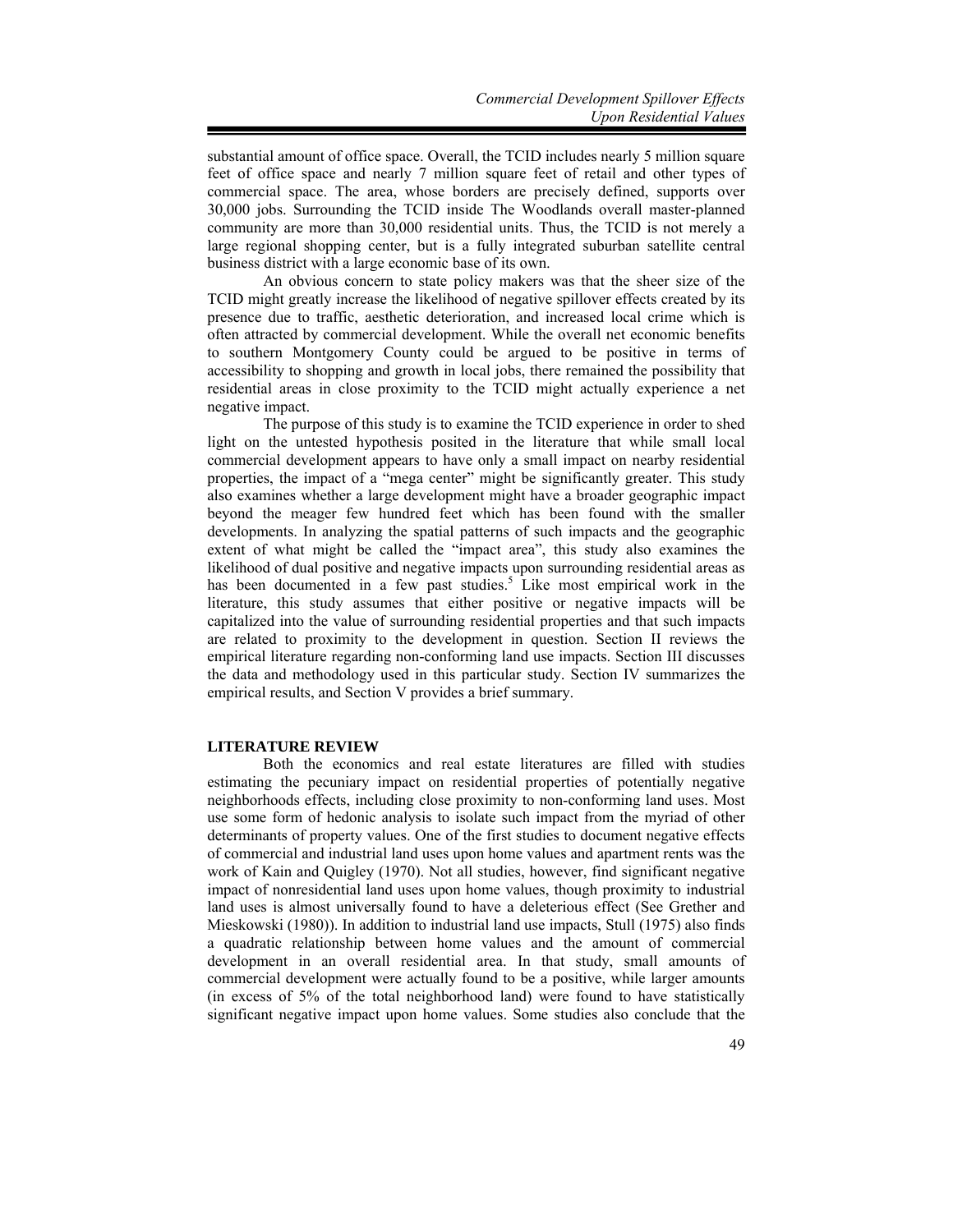size of a particular commercial development can be important in affecting neighboring home values. Song and Knaap (2004), found no negative impact from commercial development, but they warned that larger commercial development might produce impact.

One reason past empirical research has produced mixed results is that they have typically failed to recognize the extremely localized character of the impact. This point was made by Tideman (1970) and is referred to by Grether and Mieskowski (1980) as the "next door" phenomenon. Thus, proximity may have to be defined in terms of such short distances as adjacent to or within feet of such factors producing noise, undesirable views, or excessive traffic. For example, the limited geographic extent of non-conforming externalities is demonstrated by Hughes and Sirmans (1992) who found that traffic generated by commercial activity only produced negative home value impact if it directly involved an increase in traffic intensity on the streets on which the homes were located. On the other hand, increased traffic on major neighborhood arteries appeared to have no measurable impact upon home values. Thus, size and distance do seem to be an important factor in affecting potential impact.

In one of the more interesting studies in the literature, Li and Brown (1980) focus upon both the positive and negative impacts of commercial development on residential property values. They cite the potential negative effects associated with aesthetics and pollution (mostly noise pollution) at the same time they consider the positive aspects of "accessibility". These positive external effects are associated with close proximity to shopping and other developmental amenities including nearness to work places. Their findings suggest that home values within a third of a mile from industrial land uses fall with proximity to the industrial sites, but beyond a third of a mile values actually increase with closeness, presumably due to the amenity of being closer to a large employment base. For commercial developments they also find that there is a negative "externality effect" and a positive "accessibility effect", but that the positive accessibility effect in all locations outweighs the negative externality effect.

On the other hand, Colwell, Gujral and Coley (1985) find that within 1500 feet (about a third of a mile) property values decline with increased proximity to a newly constructed shopping center, while those beyond 1500 feet actually gain in value with increased closeness. Similarly, Thibodeau (1990) analyzes the impact of a single high-rise office building on nearby houses in a small residential area of North Dallas and finds that homeowners with properties located between 1,000 and 2,500 meters away benefit from the high-rise while the homeowners within 1,000 meter distance are negatively affected by the building.

Contrary to the studies mentioned above, Song and Knaap (2004) find that housing prices increase with their proximity to neighborhood-scale commercial land uses and that an additional premium exists when the neighborhood store is located within walking distance. The authors caution though that the larger or more intense the commercial development, the more it can have a negative effect on housing prices.

Instead of analyzing direct distance to a commercial site, Paterson and Boyle (2002), examined the impact on home prices of direct visibility of such land uses. In their study these researchers conclude that "visibility of development significantly detracts from property values." That is, the development appeared to be a neutral attribute as long as it could not be seen from residential properties. This finding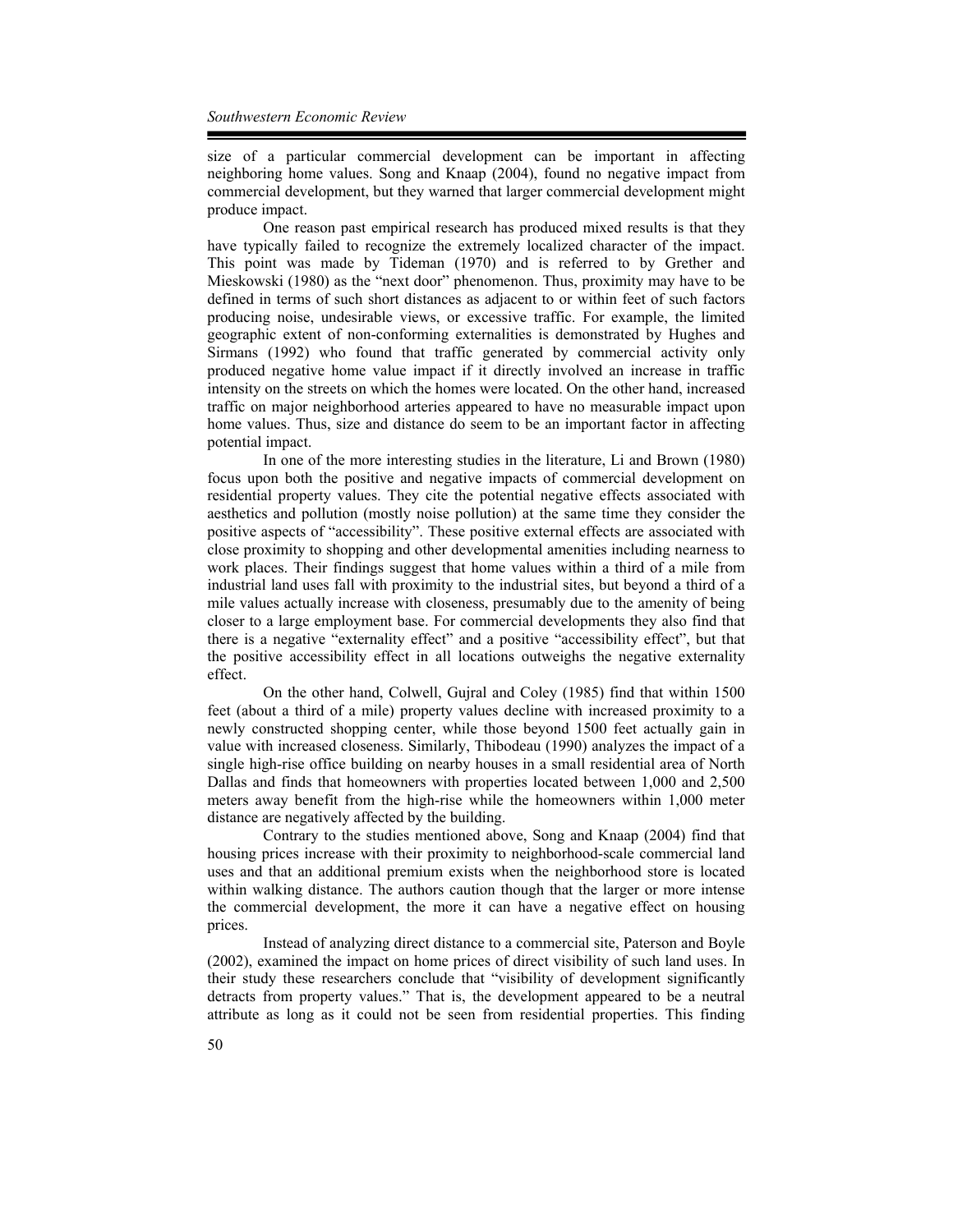suggests that land use conflicts might be ameliorated by the use of buffers and that negative externalities are typically a "next door" phenomenon where now "next door" has a specific meaning - the non-conforming land use must be seen from the residential property in question.

In summary, the literature on the impact of commercial development upon nearby residential areas indicates that proximity to commercial developments may have a negative impact upon nearby residential properties, but that the impact is likely dependent upon the size of the development, the degree in which proximity is ameliorated by buffers to minimize visibility, and the extent to which the negative externality is partially mitigated by the benefits of being close to shopping and employment. This research generally finds little or only modest impact which extends out no more than a few thousand feet from the commercial sites. However, to our knowledge none of the empirical studies have dealt with a large multi-use center the size of the TCID in which efforts to create buffers to "hide" the commercial development are much more challenging and in which problems of traffic, noise, crime, and aesthetic pollution are more likely to be magnified.<sup>6</sup> Thus, we embarked upon our own original research specific to The Woodlands area and the impact area designated by the enabling legislation which should help fill the gap in the literature regarding the impact of today's common suburban phenomena of large, comprehensive commercial centers.

#### **DATA AND METHODOLOGY**

 The objective of this study is to measure the potential property value impact of the Town Center Development District of The Woodlands on nearby residential areas; thereby providing additional insights regarding the effect of large size commercial development in producing significant externalities upon surrounding residential areas. The methodology utilized follows the economics literature by employing a rather traditional hedonic approach. Typical hedonic estimating equations are utilized to isolate any TCID impact using specifications common to this large literature.

Following the contemporary literature on hedonic estimation in housing markets, special attention was given to issues of correct functional form and of treating the possibility of spatial autocorrelation. For example, Box-Cox transformations were implemented for both dependent and independent variables to resolve any questions over alternative specifications. The semi-log form was found to be the best functional form for the data since the Box-Cox  $\lambda$  was insignificantly different from zero.

The data utilized were also checked for spatial autocorrelation and the *Moran I* index was found to be positive and statistically significant, indicating some positive spatial autocorrelation. However, spatial autocorrelation corrected regressions, as well as cluster corrected regressions, did not alter the standard errors and t-statistics significantly. This indicates that while spatial autocorrelation exists, it is most likely due to missing variable(s) whose exclusion apparently does not have a significant effect on the empirical results and the estimated relationship between home prices and distance to TCID.

The semi-log estimating equation for determining the relationship between home value and specific structural and locational characteristics of the home utilizes the following functional forms (depending on the definition of distance variable):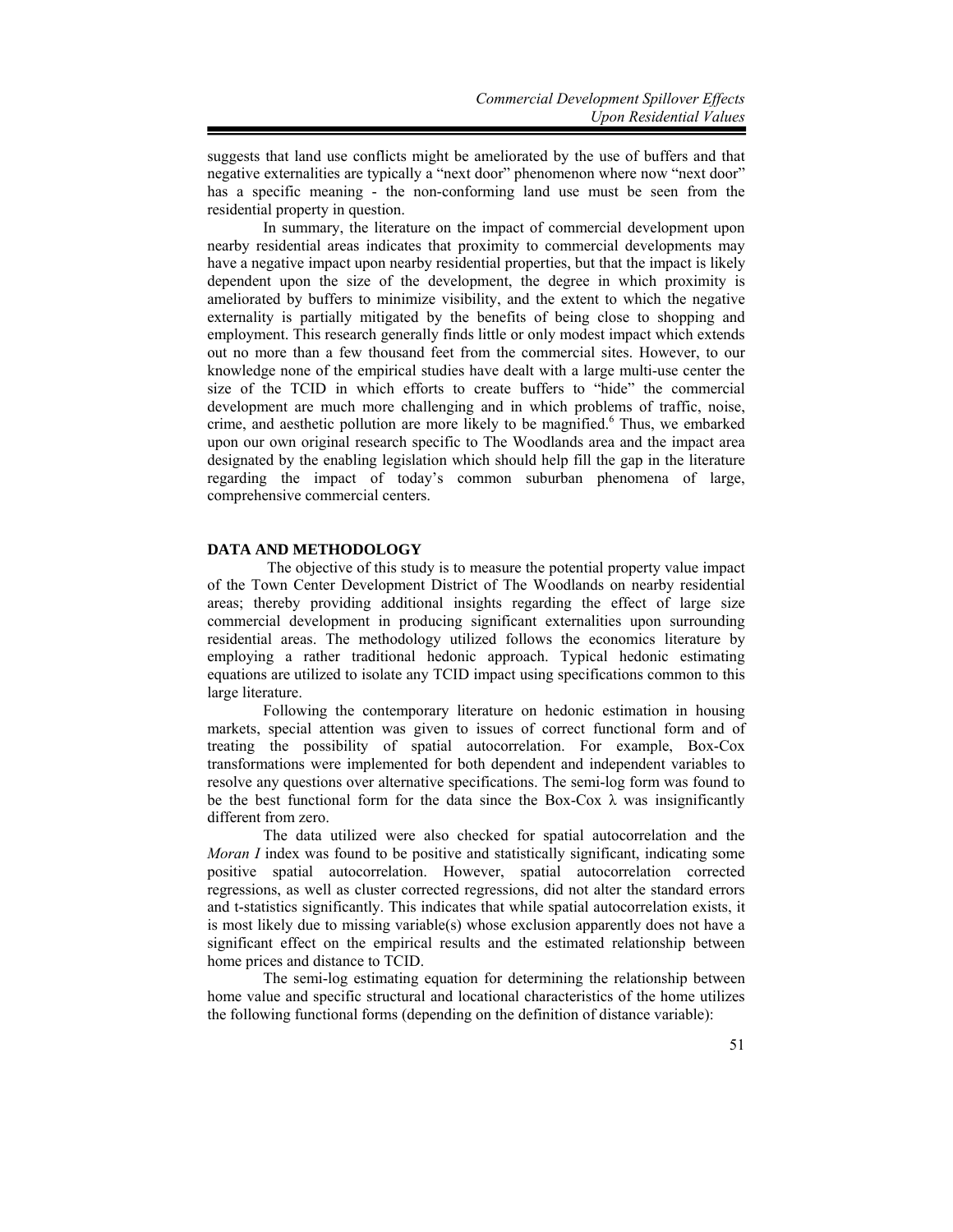$$
Log P_i = \beta_0 + \beta_1 * SF_i + \beta_2 * SF_i^2 + \beta_3 * Age_i + \beta_4 * Age_i^2 + \beta_5 * LOT_i + \beta_6 * BATH_i
$$
  
+  $\beta_8 * WOOD_i + \beta_7 * DIST_i + \beta_8 * DIST_i^2 + \varepsilon_i$ 

or

$$
Log P_i = \beta_0 + \beta_1 * SF_i + \beta_2 * SF_i^2 + \beta_3 * Age_i + \beta_4 * Age_i^2 + \beta_5 * LOT_i + \beta_6 * BATH_i
$$
  
+  $\beta_8 * WOOD_i + \alpha_1 * D_{1i} + \alpha_2 * D_{2i} + \alpha_3 * D_{3i} + \alpha_4 * D_{4i} + \alpha_5 * D_{5i} + \alpha_6 * D_{6i} + \alpha_7 * D_{7i} + \delta_i$ 

where  $P_i$  is the value of the  $i<sup>th</sup>$  home (appraisal value or sale price depending on the data set utilized);  $SF_i$ ,  $Age_i$ ,  $LOT_i$ ,  $BATH_i$  are respectively the square footage of living area, age, lot size, and number of baths for the  $i<sup>th</sup>$  home;  $WOOD<sub>i</sub>$  is a location dummy for home located in The Woodlands master-planned community<sup>7</sup>;  $DIST_i$  is the distance of the  $i^{th}$  home to the centroid of the TCID; and  $D_i$ 's are the dummy variables for distance bands around the TCID.<sup>8</sup>

Initially the geographic domain of the data collected extended approximately 4 miles from the centroid of the TCID as defined by GIS mapping routines in order to make sure that there were sufficient observations for "control areas" beyond the 2 mile range proscribed by the Texas legislature. Since the boundaries of the TCID extend on average a half mile from its center, properties designated as 0.5 miles from the TCID (its centroid) are virtually adjacent to the center's boundary.

There are two data sources available that can be utilized. The first is Multiple-Listing Service Data of market transactions which we label Data Set 1. The second is tax appraisal data from the Montgomery County Appraisal District (MCAD), labeled Data Set 2. Both data sets, however, utilize MCAD data because it contains all of the basic information on each home, some of which is not available in the MLS records. This data include information on political jurisdictions, neighborhood associations, and actual property plat maps with GIS coordinates. It is from the GIS coordinates that distances from the TCID were calculated.

 Normally, sales data are preferred over tax appraisal data because they more accurately represent market outcomes. The problem is that the amount of sales data available provides insufficient degrees of freedom to adequately account for changes in small distances from the TCID. This also appears to be the case with many of the other studies cited which must rely on very small sales data samples. If the price/distance function is in anyway non-linear as some of the literature suggests, it will be nearly impossible to adequately describe price patterns statistically with small sample sizes.

While in many parts of the country the correlation between tax appraised values and actual sales values is quite low, in Texas county appraisal districts are regularly monitored to meet the state mandate that all appraisals are made at market values. In addition to the State's own ratio studies, the researchers at the Institute for Regional Forecasting of the University of Houston have conducted more sophisticated analyses of the correlation between sales values and tax district appraised values for a variety of markets throughout the state and have found the correlation quite high and more importantly spatially unbiased. Thus, despite our preference for sales data, because of the limited size of sales transactions and the fear that the spatial density of transactions might be inadequate for precise estimation of what was anticipated to be a complex non-linear relationship between distance to the TCID and home values,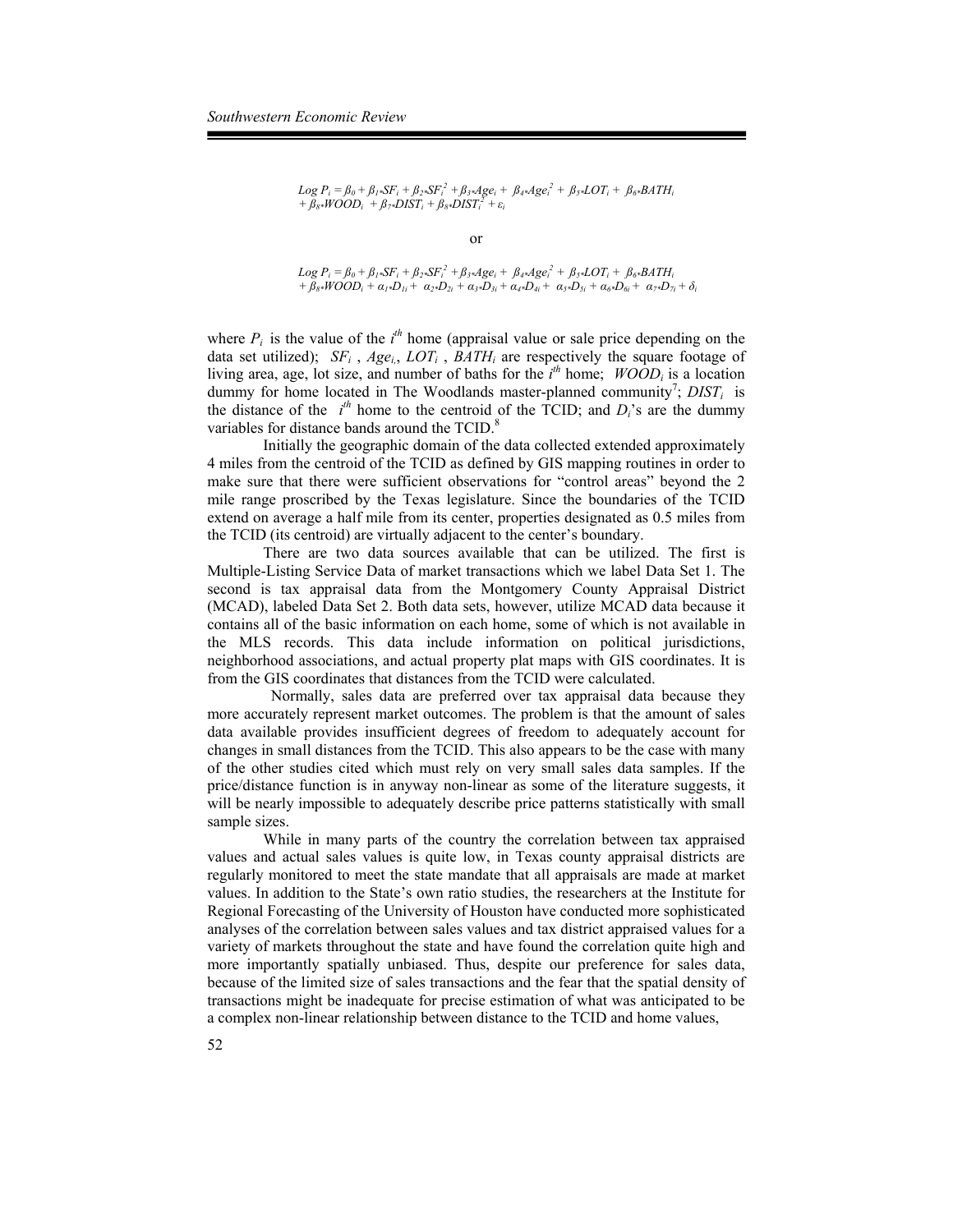# **TABLE 1**

| <b>Variables</b>        | <b>Sales Price Data</b> | <b>Appraisal Value Data</b> |
|-------------------------|-------------------------|-----------------------------|
| <b>House Value</b>      | 180,365<br>(121, 475)   | 144,464<br>(94, 821)        |
| <b>Square Footage</b>   | 2351.3<br>(892.2)       | 2,302.7<br>(804.1)          |
| Age                     | 20.06<br>(9.30)         | 21.86<br>(8.80)             |
| <b>Lot Size</b>         | 11,802.2<br>(13, 037.5) | 11,204.5<br>(4,988.3)       |
| <b>Bathrooms</b>        | 2.21<br>(0.56)          | 2.90<br>(1.11)              |
| <b>Distance to TCID</b> | 2.14<br>(0.64)          | 2.01<br>(0.58)              |
| <b>Woodlands Dummy</b>  | 0.75<br>(0.43)          | 0.70<br>(0.46)              |
| D1                      | 0.182                   | 0.021                       |
| D <sub>2</sub>          | (0.39)<br>0.219         | (0.14)<br>0.044             |
|                         | (0.41)                  | (0.21)                      |
| D <sub>3</sub>          | 0.293<br>(0.46)         | 0.053<br>(0.22)             |
| D4                      | 0.221                   | 0.099                       |
| D <sub>5</sub>          | (0.42)<br>0.085         | (0.30)<br>0.230             |
|                         | (0.21)                  | (0.42)                      |
| D6                      |                         | 0.309<br>(0.46)             |
| D7                      |                         | 0.243                       |
|                         |                         | (0.43)                      |
| <b>Sample Size</b>      | 661                     | 10,505                      |

#### **DESCRIPTIVE STATISTICS OF THE DATA SETS**

*Note:* Standard errors are in parenthesis. Distance bands such as D1 or D2 imply different distances in Data Set 1 and Data Set 2. More information about the exact coverage of distance bands can be found in the text under "Data and Methodology" section.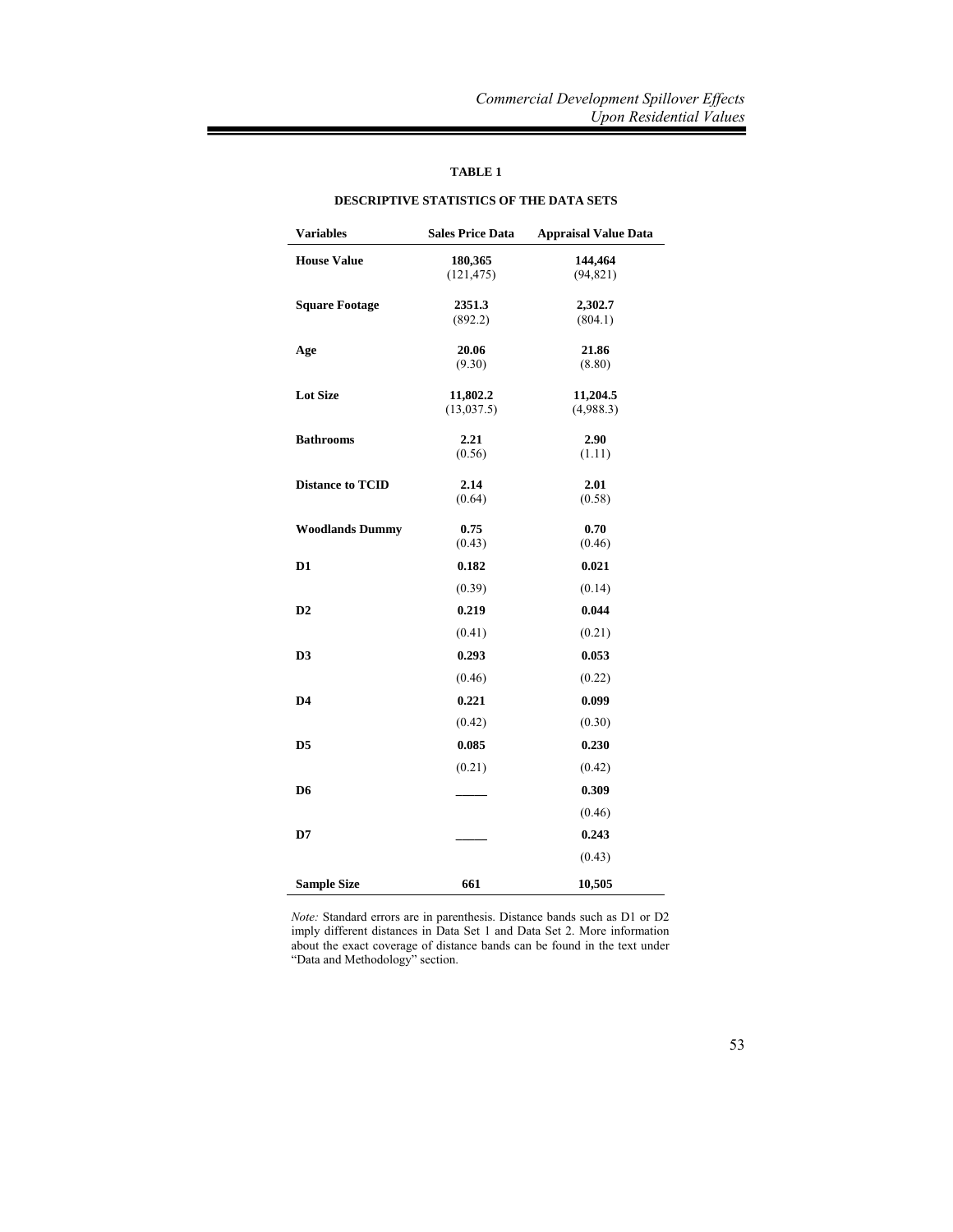county tax appraisal district data became our preferred data set. This was not done, however, without first empirically comparing sales prices and appraised values within The Woodlands housing market.<sup>9</sup> Nonetheless, this paper reports the empirical results using both data sets in estimating the equations above, recognizing the advantages and disadvantages of each.

The geographic domain of Data Set 1 extended 3.5 miles from the edge of the TCID in order to pick up sufficient "control area" observations.<sup>10</sup> On the other hand, because of the enormous amount of data contained in the appraisal data set, there was no need to extend the area of study as far in order to capture additional observations to minimize any degrees of freedom problem. Thus, the total area analyzed with the appraisal data extends out only 3 miles. $11$ 

Data Set 1 contains 661 sales data on single family homes sold during 2003 within the impact area of this study as well as the January 1, 2004 MCAD appraisal value for the same homes with the following averages: \$180,365 in sale price; 2,351 square feet of living area; 2.21 baths, 11,802 square foot lot size; and 20.1 years old. The larger data set, Data Set 2, contains 10,505 MCAD appraisal values (from MCAD 2004) for the homes located within the impact area with the following averages: \$144,464 in value; 2,303 square feet of living area; 2.90 baths, 11,204 square foot lot size; and 21.9 years old. Table 1 presents the comparison of data sets in detail. It is worth noting that the mean "distances" in both data sets are not significantly different (2.14 versus 2.11 respectively) and they have a similar range of values.

The square of "distance" was also included in the analysis, but in order to more precisely determine the pattern of residential values with respect to distance and to account for possible complex nonlinearities, distance dummy variables (D1 to D5 for the sales data and D1 to D7 for the appraisal data) were created. Because the dummies are defined differently in the two data sets, comparisons between the two different sets of empirical analyses should be done with some caution.<sup>12</sup> In essence, the number and geographic distribution of the observations in the sales data forced us to restrict the analysis to fewer, larger bands in order to have large enough sample sizes in each band. The larger appraisal data set allowed us to fine tune the bands much more narrowly to get a better sense of any turning points in what was anticipated to be a non-linear relationship. Furthermore, after the empirical analysis was complete using Data Set 1, we had a better idea of how to define the more narrowly defined bands in Data Set 2 to isolate key inflection points.

#### **EMPIRICAL RESULTS**

Tables 2 and 3 provide the semi-log regression results for Data Set 1 and Data Set 2 respectively. For each table the results of three alternative models are presented. The only differences are related to the specification of the distance relationship. Models 1 and 2 use a continuous distance variable in linear and quadratic forms. Model 3 uses dummy variables as distance measurements as previously described in order to capture potential irregular nonlinear patterns between distance and price. In general, the same geographic pattern in home values across distance is revealed. The price/value relationship is unambiguously non-linear, but as discussed below the estimated peak at which prices are their highest vary.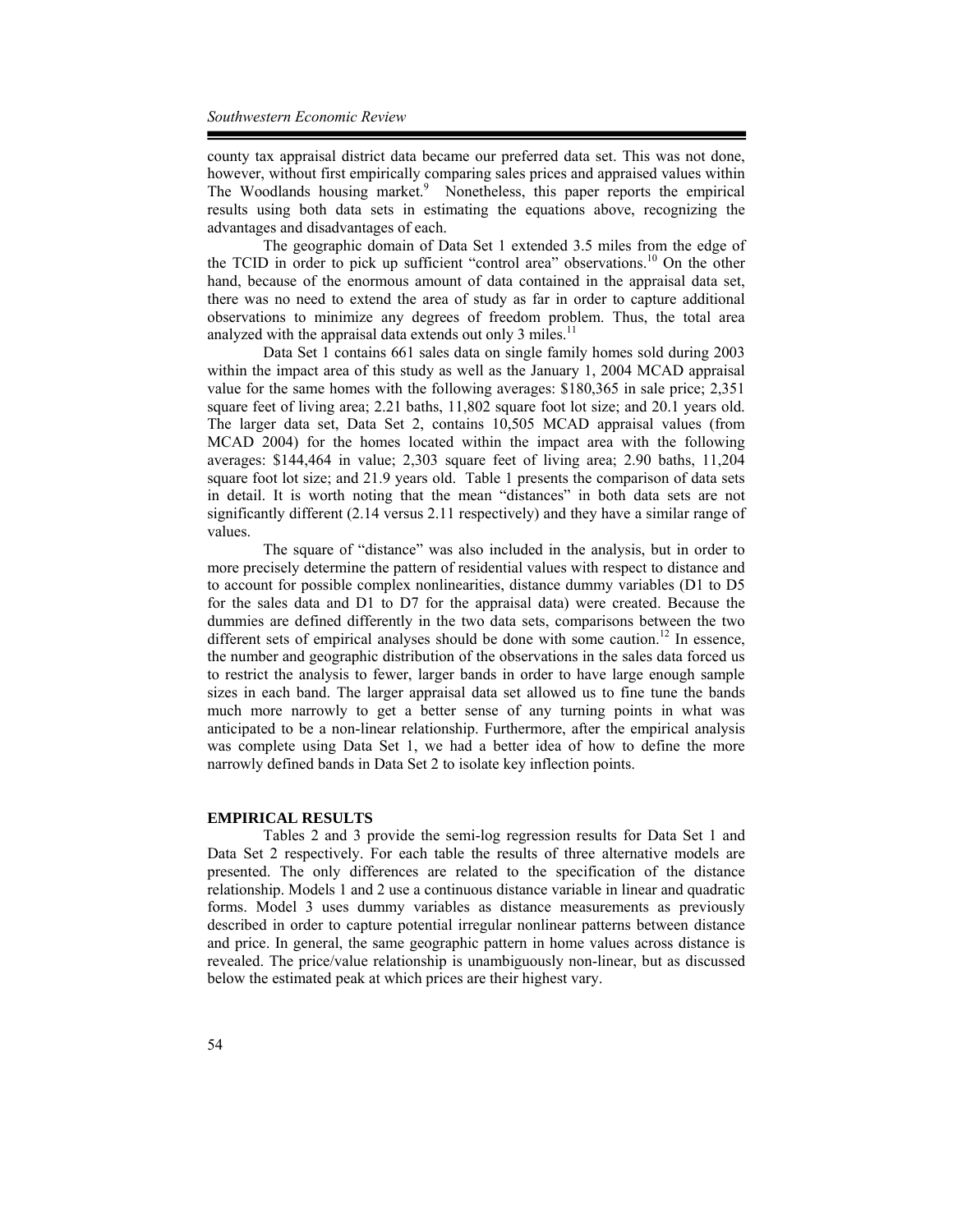# **TABLE 2**

### **OLS REGRESSION RESULTS FROM DATA SET 1 DEPENDENT VARIABLE: LOGARITHM OF SALES PRICE**

| <b>Variables</b>        | Model 1             | Model 2             | Model 3               |
|-------------------------|---------------------|---------------------|-----------------------|
| <b>SF</b> Squared       | $-0.025**$<br>(4.3) | $-0.024**$<br>(4.5) | $-0.023**$<br>(3.9)   |
| Age                     | $-0.017**$<br>(3.2) | $-0.026**$<br>(4.4) | $-0.023**$<br>(3.8)   |
| <b>Age Squared</b>      | 0.0001<br>(1.0)     | 0.0003<br>(1.4)     | 0.0002<br>(0.9)       |
| <b>Lot Size</b>         | $0.005**$<br>(5.2)  | $0.005**$<br>(4.8)  | $0.005**$<br>(5.8)    |
| <b>Bathrooms</b>        | $0.112**$<br>(4.5)  | $0.107**$<br>(4.9)  | $0.114**$<br>(5.7)    |
| <b>Distance</b>         | $-0.069**$<br>(3.4) | $0.225*$<br>(2.1)   |                       |
| <b>Distance Squared</b> |                     | $-0.071**$<br>(3.6) |                       |
| Woodlands               | $0.099**$<br>(3.0)  | $0.101**$<br>(3.2)  | $0.080**$<br>(2.7)    |
| D <sub>1</sub>          |                     |                     | $0.154**$<br>(3.8)    |
| D2                      |                     |                     | $0.224**$<br>(4.5)    |
| D <sub>3</sub>          |                     |                     | $0.155**$<br>(3.1)    |
| D4                      |                     |                     | $0.108**$<br>(2.5)    |
| <b>Constant</b>         | 10.993**<br>(156.4) | 10.809**<br>(98.5)  | $10.773**$<br>(247.6) |
| Adj. R-squared          | 0.765               | 0.768               | 0.767                 |
| <b>Sample Size</b>      | 661                 | 661                 | 661                   |

*Note:* Absolute value of t-statistics are in parenthesis. \*\* Significant at 1% level, \* Significant at 5% level.

The adjusted R-squares reported in Table 2 are smaller for all the models than those in Table 3 largely because of the smaller number of observations (and hence degrees of freedom) in the smaller sales data set. Nonetheless, the 77% Rsquares reported are still quite respectable for this type of hedonic analysis. For all cases in both tables, the coefficients of housing characteristics are as expected and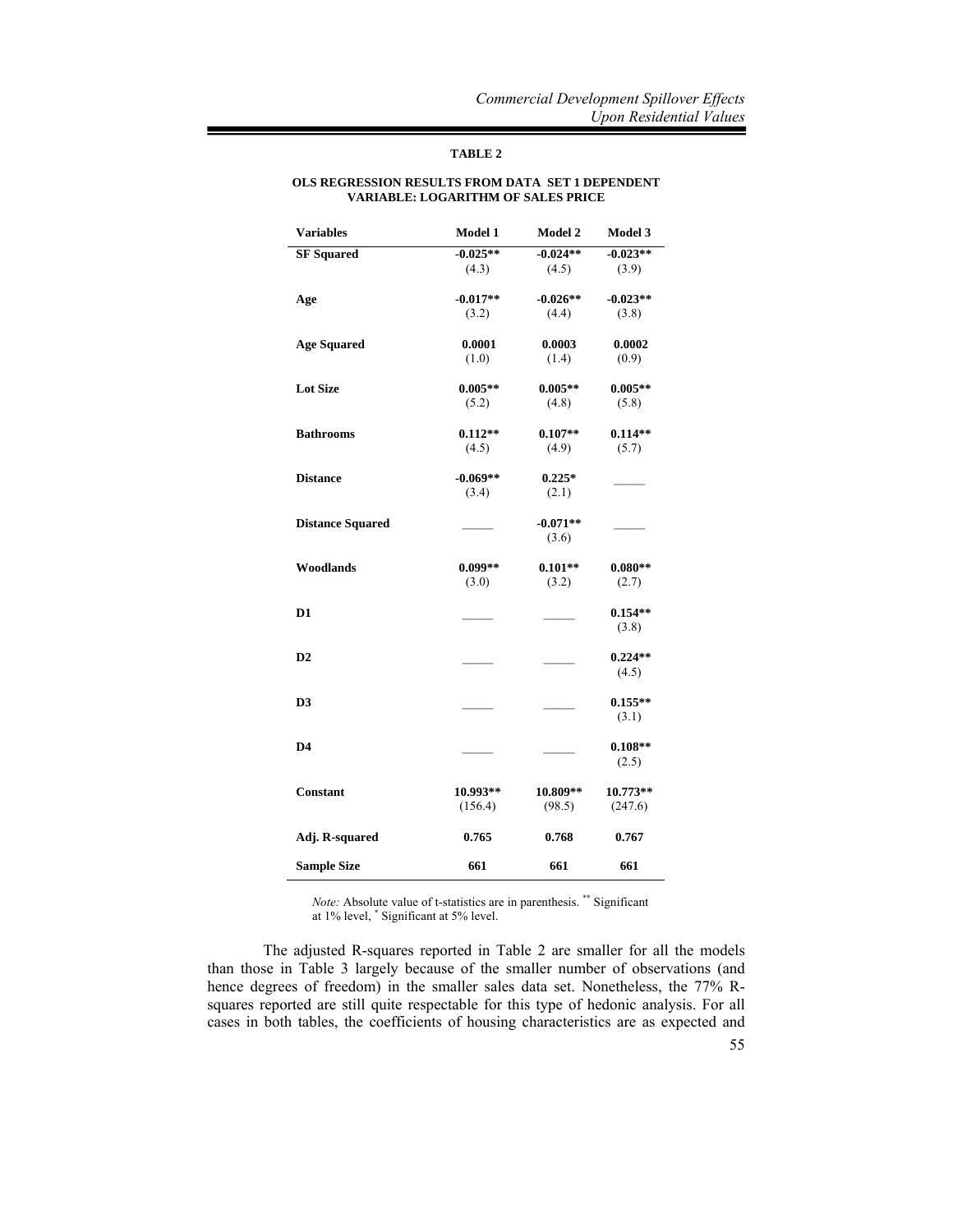have relatively high t-statistics. In both runs of model 1 the coefficient of the distance variable is negative and strongly significant. The small differences between the results of the two tables are not statistically significant. The negative sign of the coefficient in this linear specification suggests that on net prices tend to rise with proximity to the TCID, not fall, a finding that appears to contradict the notion that commercial developments produce at least some degree of negative externalities upon nearby residential areas.

Models 2 and 3, however, show that the general upward trend in home prices with respect to proximity is not monotonic. Applied to both data sets these models indicate that while prices in general rise as homes get closer to the TCID, there is a point in which they begin to fall back down. However, despite this decline, prices never retreat below the level of prices in the more distance control areas.

Unfortunately, the exact inflection point is much more difficult to ascertain and the results for models 2 and 3 as reported in both tables provide somewhat different estimates of the point at which prices peak and the height of that peak. For example, the distance coefficients of the quadratic equation in Table 2 suggest that prices peak at mile 1.58 before starting to fall back down. The results of the same specification using Data Set 2 as reported in Table 3 indicate that the peak occurs at mile 0.87. This difference is not particularly surprising since fitting a quadratic to a relationship which is non-linear but irregular often produces such a divergence.

To better accommodate what are likely irregular non-linearities, model 3 uses a series of distance dummy variables in an effort to better determine the actual pattern of prices. The results, however, are quite similar. Indeed, model 3 results suggest that the relationship between distance and price is parabolic. While the empirical results for both data sets tell essentially the same story, the results displayed in Table 3 are more useful because the larger number of observations allowed for narrower distance bands. Those results shown under model 3 in Table 3 suggest that the home values increase with the proximity to the TCID until some point between 1.50 and 1.25 miles. Beyond that point, as properties get closer to the TCID values start to fall.

These results are somewhat consistent with the conclusions of Li and Brown (1980) and Colwell, Gujral and Coley (1985) regarding the counter balancing effects of both positive and negative effects associated with nearby commercial establishments and may help to explain why some researchers such as Song and Knapp (2004) find little or no pecuniary effect upon nearby housing markets. The difference here is that the analysis is not related to small neighborhood commercial shopping sites, but a large regional mall with a significant amount of non-retail activity as well. Clearly the types of potential externalities suggested in the literature such as noise and light pollution, traffic congestion, and aesthetic deterioration would have been expected to be much greater for an area such as the TCID. Apparently, while such negative externalities may be more severe for larger centers, their beneficial effects, such as employment and accessibility to convenient one stop shopping, are also larger, negating much if not all of those negative impacts.

The one expectation in the literature that this research seems to bear out is that the negative externalities of larger commercial centers appear to extend further than for the small centers which the literature has typically treated before. Instead of the net negative impact extending a few hundred feet, the impact appears to influence prices anywhere from about a half mile to as far as 1.5 miles from the boundaries of the TCID (1 to 2 miles from the TCID's center). Given the size of the shopping center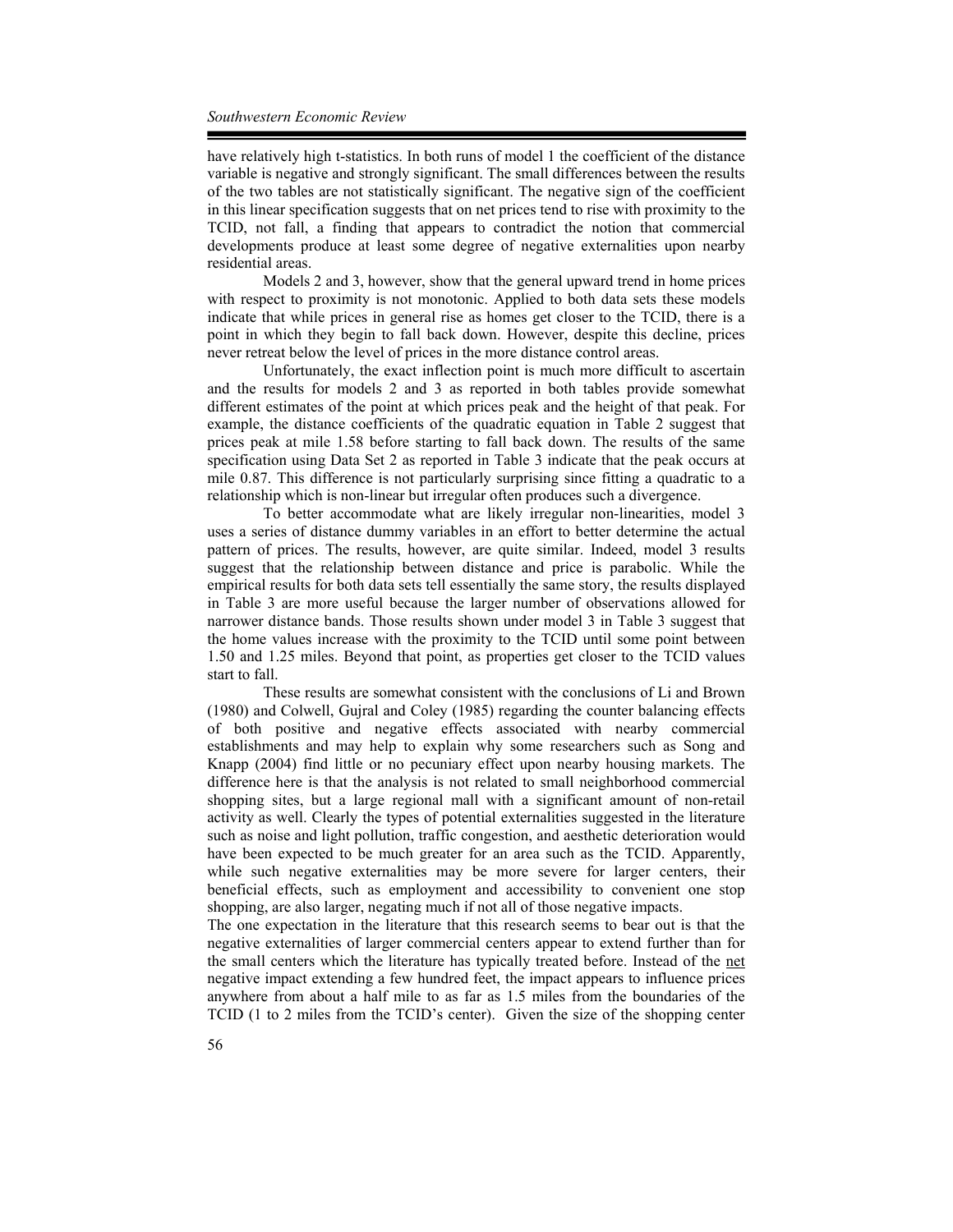and the amount of traffic generated by the large amount of office space in the area, this is not particularly surprising.

| TABLE 3<br><b>OLS REGRESSION RESULTS FROM DATA SET 2</b><br>DEPENDENT VARIABLE: LOGARITHM OF APPRAISAL VALUE |            |            |            |  |  |
|--------------------------------------------------------------------------------------------------------------|------------|------------|------------|--|--|
| <b>Variables</b>                                                                                             | Model 1    | Model 2    | Model 3    |  |  |
| <b>SF</b> Squared                                                                                            | $-0.022**$ | $-0.021**$ | $-0.023**$ |  |  |
|                                                                                                              | (11.5)     | (10.9)     | (12.1)     |  |  |
| Age                                                                                                          | $-0.017**$ | $-0.019**$ | $-0.018**$ |  |  |
|                                                                                                              | (18.4)     | (19.0)     | (16.8)     |  |  |
| <b>Age Squared</b>                                                                                           | $0.00006*$ | $0.0001**$ | $0.0001**$ |  |  |
|                                                                                                              | (2.0)      | (4.7)      | (5.3)      |  |  |
| $\mathbf{r}$ and $\mathbf{r}$                                                                                | 0.00133    | 0.00111    | 0.00133    |  |  |

| эг эчиаг <del>с</del> и | -v.v.a.<br>(11.5)    | $-0.041$<br>(10.9)   | -v.v. <i>o</i><br>(12.1) |
|-------------------------|----------------------|----------------------|--------------------------|
| Age                     | $-0.017**$<br>(18.4) | $-0.019**$<br>(19.0) | $-0.018**$<br>(16.8)     |
| <b>Age Squared</b>      | $0.00006*$<br>(2.0)  | $0.0001**$<br>(4.7)  | $0.0001**$<br>(5.3)      |
| <b>Lot Size</b>         | $0.004**$<br>(4.6)   | $0.004**$<br>(3.9)   | $0.004**$<br>(4.0)       |
| <b>Bathrooms</b>        | $0.059**$<br>(19.5)  | $0.057**$<br>(18.4)  | $0.059**$<br>(19.2)      |
| <b>Distance</b>         | $-0.078**$<br>(25.2) | $0.068**$<br>(3.1)   |                          |
| <b>Distance Squared</b> |                      | $-0.039**$<br>(6.5)  |                          |
| Woodlands               | $0.153**$<br>(2.6)   | $0.144**$<br>(2.4)   | $0.147**$<br>(2.9)       |
| D1                      |                      |                      | $0.080**$<br>(6.0)       |
| D2                      |                      |                      | $0.129**$<br>(68.5)      |
| D <sub>3</sub>          |                      |                      | $0.157**$<br>(18.7)      |
| D4                      |                      |                      | $0.116**$<br>(26.5)      |
| D5                      |                      |                      | $0.076**$<br>(11.8)      |
| D6                      |                      |                      | $0.063**$<br>(12.3)      |
| Constant                | 10.907**<br>(256.4)  | 10.831**<br>(224.5)  | 10.684**<br>(286.9)      |
| Adj. R-squared          | 0.871                | 0.872                | 0.872                    |
| <b>Sample Size</b>      | 10,505               | 10,505               | 10,505                   |

*Note:* Absolute value of t-statistics are in parenthesis. \*\* Significant at 1% level, Significant at 5% level.

Nonetheless, the estimated point in space where prices peak are somewhat different when using the alternative data sets. In general, the regression analyses using the smaller sales price data indicate that prices peak further away from the TCID than the same analyses using appraisal values. In Table 3, prices peak in model 2 at mile 0.9 and in model 3 between mile 1.00 and mile 1.25. In Table 2, model 2 indicates that prices peak at mile 1.6 and in model 3 they peak between mile 1.5 and 2.0. One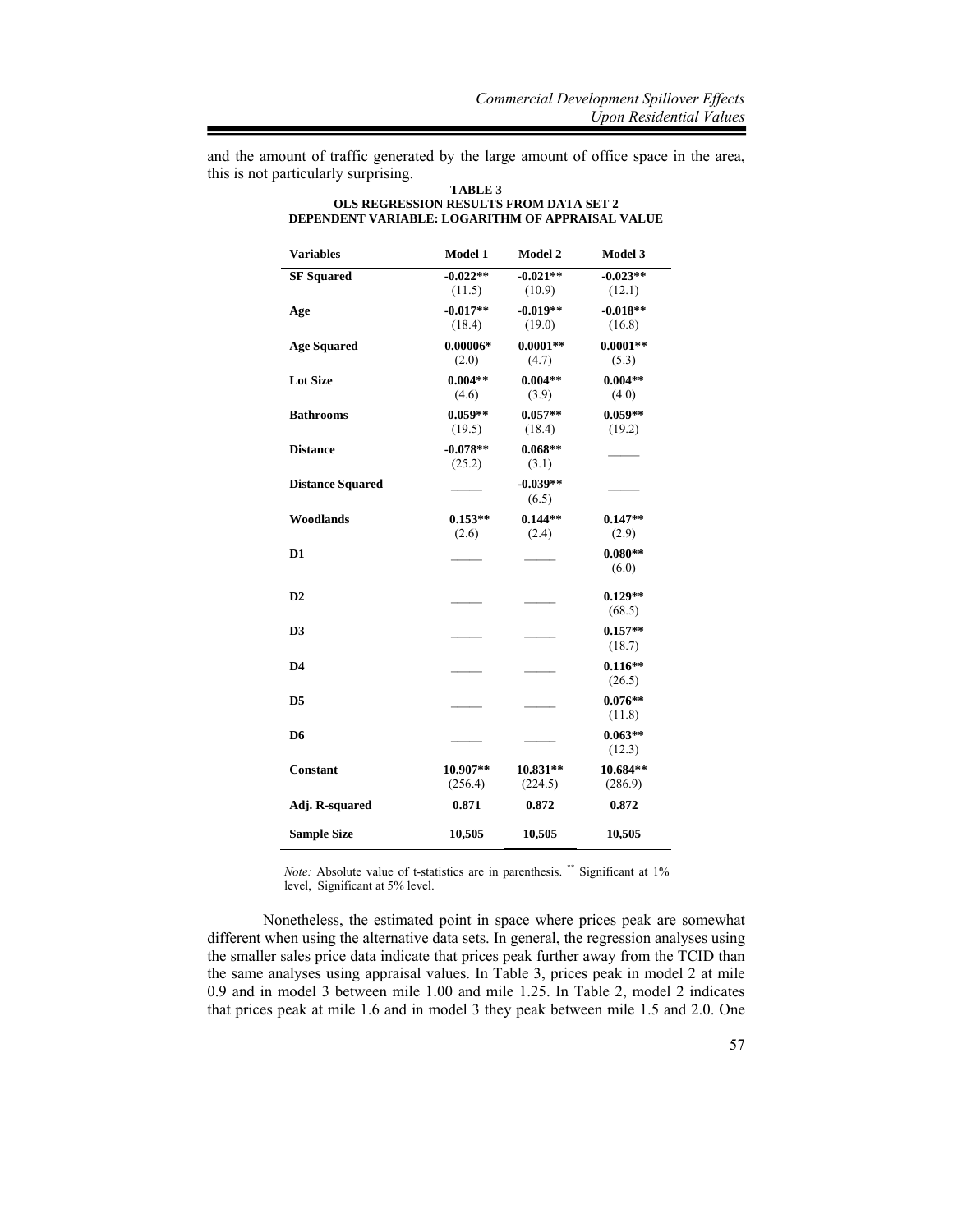explanation for this divergence is that the number of observations scattered across distance is much sparser for the sales data set which might make it more difficult to precisely define the price function's turning point. Another explanation is that the county appraisal district, applying rather standard appraisal practices, was forced to pick comparables that were more or less distant from the TCID and hence did not adequately pick up the subtleties of small changes in distance to the TCID.

 Interestingly, the values of homes within the closest distance band from the TCID are still higher than in the control areas. This is true for both data sets, as reported in Tables 2 and 3, though properties with very close proximity are found to have a larger "net" premium using Data Set 1.<sup>13</sup> Data Set 1 also produces the greatest reversal in prices, falling with proximity a full 7% off their peak. In either case, the results confirm that, independent of the positive spillover effects, close proximity to the TCID does bring with it substantial negative externalities. What this means about the relationship of distance and negative spillover effects is ambiguous, however, because the net decline in prices which begin somewhere between 1 and 2 miles may be as much a function of diminishing marginal benefits of being slightly closer to the TCID as it is increasing marginal negative external effects associated with proximity.

From a policy perspective, these results indicate that no home values within any reasonable definition of the "impact area" have experienced a net negative impact due to spillover effects from the TCID. To the contrary values appear to be higher because of its presence. Everywhere, prices within the 3 mile radius of the TCID are higher than beyond that range, including prices of homes adjacent to the TCID's boundary. This should ameliorate much of the concern by the Texas legislature that their chartering of commercial self-taxing districts within the state's metropolitan areas might be a serious detriment to close-by residential areas. This does not mean, however, that there are not social gains to attempts to minimize the negative external effects that do appear to be present. Social welfare maximization would require efforts to maximize the benefits emanating from the large commercial development while at the same time encouraging measures to reduce the negative impacts they are likely to produce.

From a research perspective, while these findings are in harmony with the findings of Li and Brown (1980), and Colwell, Gujral and Coley (1985), who suggest that the positive effects associated with commercial development for most surrounding neighborhoods outweigh any negative effects. We now have a sense for the first time that such a conclusion is applicable to the large mega commercial centers which have become popular in American suburbia, but which stand out as islands of clearly non-conforming land uses.

#### **CONCLUSIONS**

Given the long history of concerns over potential negative externalities associated with close proximity to non-conforming land uses, it is not surprising that the Texas State Legislature includes provisions in enabling legislation for commercial self-taxing districts which mandate that a portion of revenues collected by these districts be used to ameliorate any of these possible negative effects. To a limited extent empirical academic studies have been able to document pecuniary impacts of these purported commercial land use externalities. Unfortunately, the literature provides little guidance regarding the degree or the extent of the geographic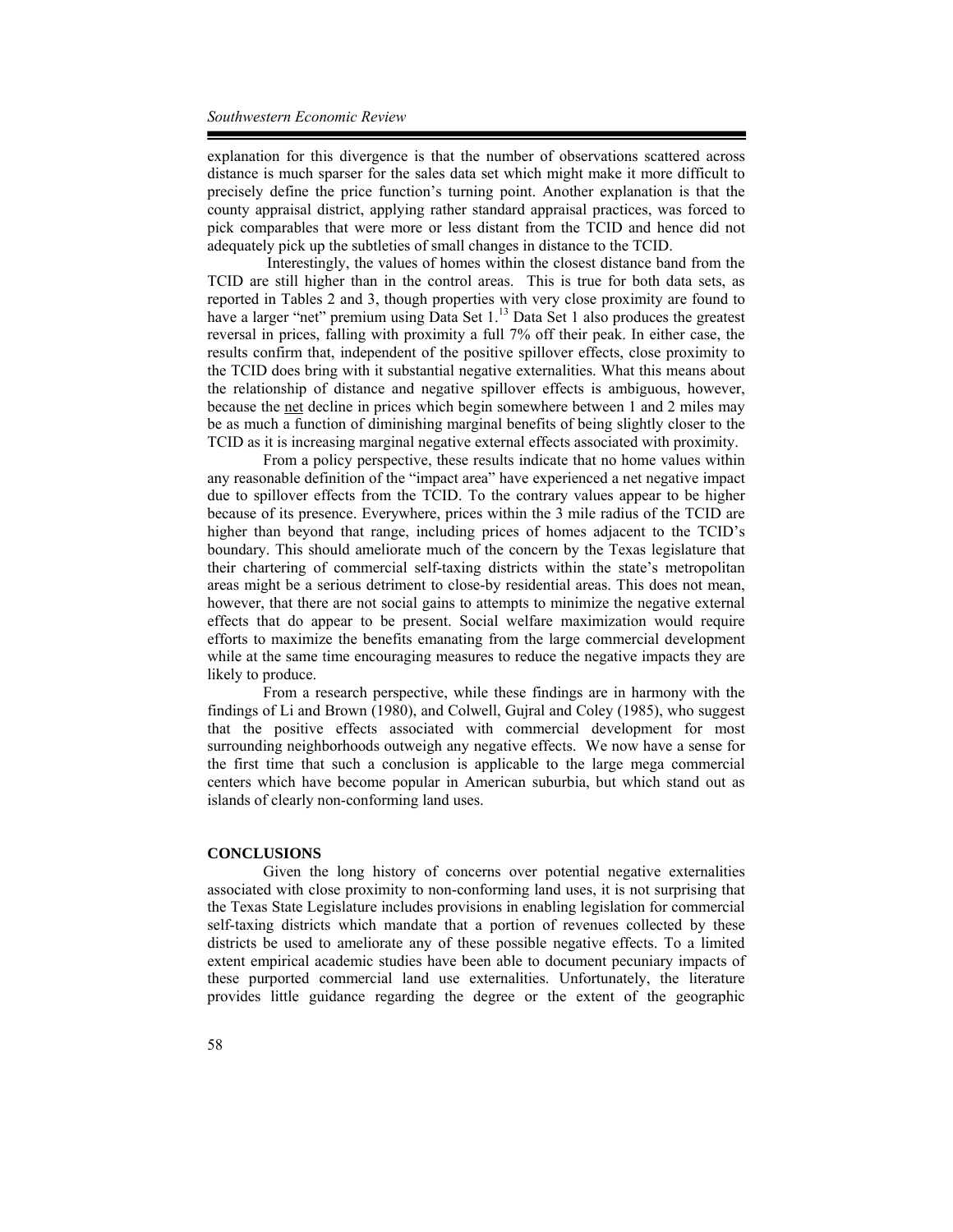distribution of these negative spillover effects, information needed to base policies upon some rational criteria.

The existent literature reviewed here suggests that, at most, any negative impacts that are likely to occur from commercial developments are limited to areas of very close proximity. Supporting this finding are studies that suggest commercial development might generate both positive and negative amenities, and that it is only in residential areas adjacent or near to commercial development where the negative impacts outweigh the positive.

However, the typical commercial development analyzed in the literature is relatively small, often of the neighborhood shopping center size. One question that remains is whether impacts would be substantially different for large multi-use commercial developments that are the usual candidates for placement in self-taxing districts. One might easily expect that for large developments, the extent and spatial penetration of negative spillover effects, such as noise, light, traffic, and aesthetic diminution, would be much greater.

The results of this research both support and supplement the existent literature. They add support to the findings that proximity to commercial land uses creates both positive and negative impacts upon nearby residential areas. The results here suggest, however, that negative spillover effects for larger commercial centers extend further out than reported in past studies, since the pattern found here shows that prices on net continue to rise with distance from the TCID for around a mile beyond TCID's boundaries. Still, one interesting finding is that, despite the enormous size of the TCID, the negative effects, even at its border, are outweighed considerably by the positive effects. This may explain the recent interest of developers in building residential units right within the district.

Given that no residential area within the "impact area" is suffering from any "net" negative spillover effect, one must question the need for mitigation funds. Certainly, in terms of equity and the distribution of wealth, nearby households are better off with such commercial development than without. However, from an efficiency perspective, the evidence presented here that negative spillover effects do exist, suggests that there are potentially additional welfare gains to be made associated with these commercial developments, if the negative externalities could be ameliorated. Thus, policy makers would do well to focus mandated expenditures by commercial districts to minimize any spillover effects upon very close residential properties as opposed to requiring a mere transfer of funds to these communities to "compensate" them for losses that are in fact not occurring.

#### **REFERENCES**

- Colwell, Peter, Surinder Gurjral and Christopher A. Coley. 1985. "The Impact of a Shopping Center on the Value of Surrounding Properties." *Real Estate Issues* 10 (1): 35-39.
- Grether, David M. and Peter Mieszkowski. 1980. "The Effects of Non-residential Land Uses on the Prices of Adjacent Housing: Some Estimates of Proximity Effects." *Journal of Urban Economics* 8 (1): 1-15.
- Hughes, William T. Jr. and C. F. Sirmans. 1992. "Traffic Externalities and Single-Family House Prices." *Journal of Regional Science* 32 (4): 487–500.
- Jud, Donald G. 1980. "The Effects of Zoning on Single-Family Residential Property Values: Charlotte, North Carolina." *Land Economics* 56 (2): 142-154.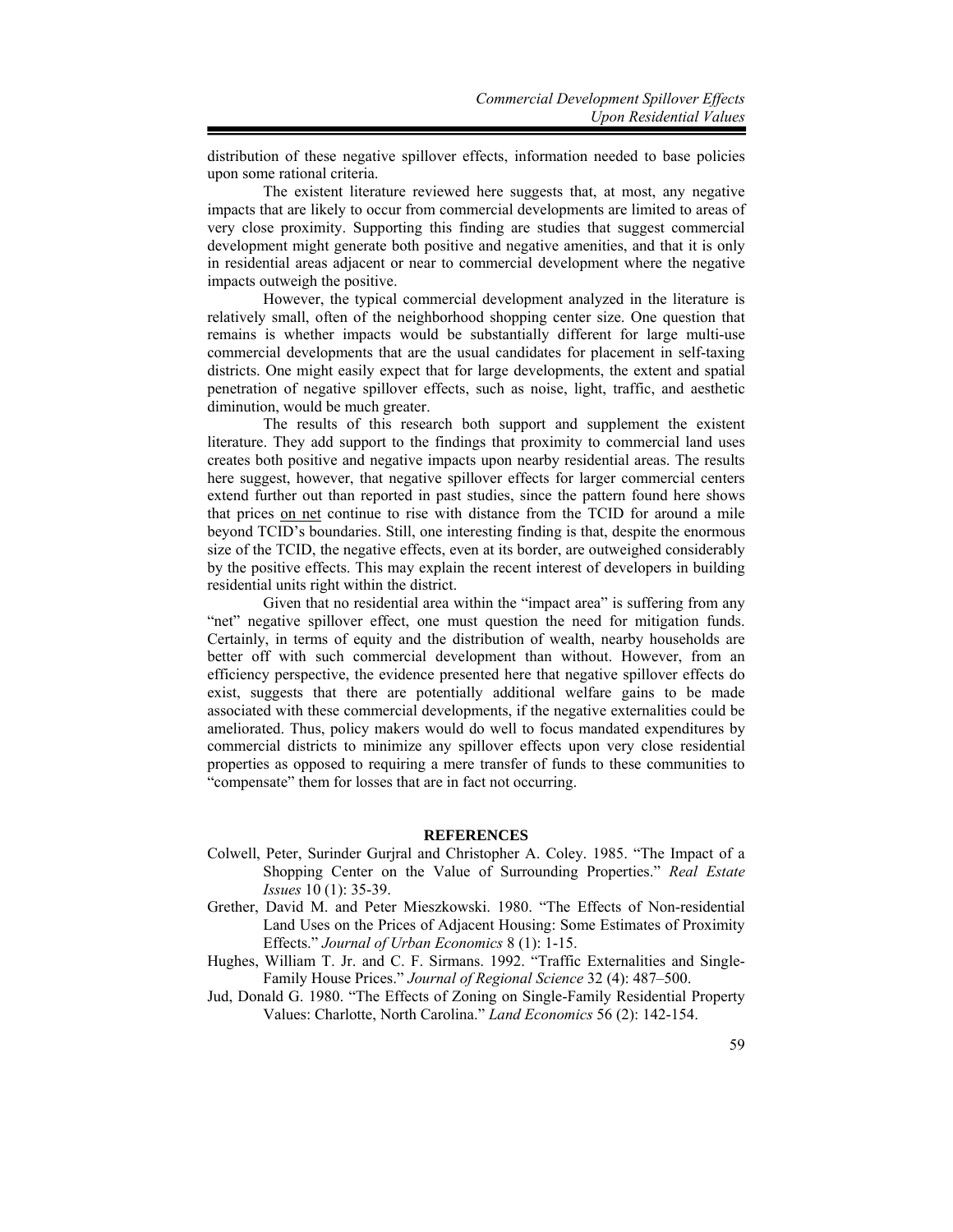- Ihlanfeldt, Keith R. 2007. "The Effect of Land Use Regulation on Housing and Land Prices." *Journal of Urban Economics* 61 (3): 420-435.
- Kain, John F. and John M. Quigley. 1970. "Measuring and Value of Housing Quality." *Journal of the American Statistical Association* 65 (330): 532-548.
- Li, Mingche M. and James H. Brown. 1980. "Micro-Neighborhood Externalities and Hedonic Housing Prices." *Land Economics* 56 (2): 125-141.
- Muth, Richard F. and Elliott Wetzler. 1976. "The Effect of Constraints on House Costs." *Journal of Urban Economics* 3 (1): 57-67.
- Ohls, James C., Richard C. Weisberg and Michelle J. White. 1974. "The Effect of Zoning on Land Values." *Journal of Urban Economics* 1 (4): 428-444.
- Paterson, Robert W. and Kevin J. Boyle. 2002. "Out of Sight, Out of Mind? Using GIS to Incorporate Visibility in Hedonic Property Value Models." *Land Economics* 78 (3): 417-425.
- Song, Yan and Gerrit-Jan Knaap. 2004. "Measuring the Effects of Mixed Land Uses on Housing Values." *Regional Science and Urban Economics* 34 (6): 663- 680.
- Stull, William. 1975. "Community Environment, Zoning, and the Market Value of Single-Family Homes." *The Journal of Law and Economics* 18 (2): 535-557.
- Thibodeau, Thomas G. 1990. "Estimating the Effect of High-Rise Office Buildings on Residential Property Values." *Land Economics* 66 (4): 402-408.
- Tideman, Nicolaus T. 1970. "Land Use Control through Administered Compensation." Discussion Paper 59, *Program on Regional and Urban Economics* Harvard University.

#### **ENDNOTES**

- 1. Jud (1980) is one of many who provide an economic defense of such public sector intervention through zoning and/or private sector "extra-market mechanisms", such as restrictive covenants.
- 2. See Ohls, Weisber, and White (1974), Stull (1975), Muth and Wetzler (1976), Jud(1980) and Ihlandfeldt (2007).
- 3. Some districts also occur within municipalities to effectively guarantee that a portion of the tax revenues generated by the district is automatically reinvested into the district itself.
- 4. The radius of the TCID is more than three quarters of a mile, so the impact area suggested by the legislature is almost 3 miles from the TCID's center.
- 5. See Li and Brown (1980), Grether and Mieszkowski (1980), Colwell, Surinder and Coley (1985), and Thibodeau (1990).
- 6. On the other hand, the secluded and well hidden nature of this commercial enclave that fits so well within the natural surroundings of the area suggests that the TCID might affect surrounding areas in a significantly different way than the typical commercial land use analyzed in the literature.
- 7. In general there exists a premium in the Greater Houston housing market for homes located in master planned communities. Since The Woodlands is Houston's premier master planned community and since some of the "control areas" are located outside the boundaries of The Woodlands, it was deemed appropriate to distinguish between properties within and without The Woodlands.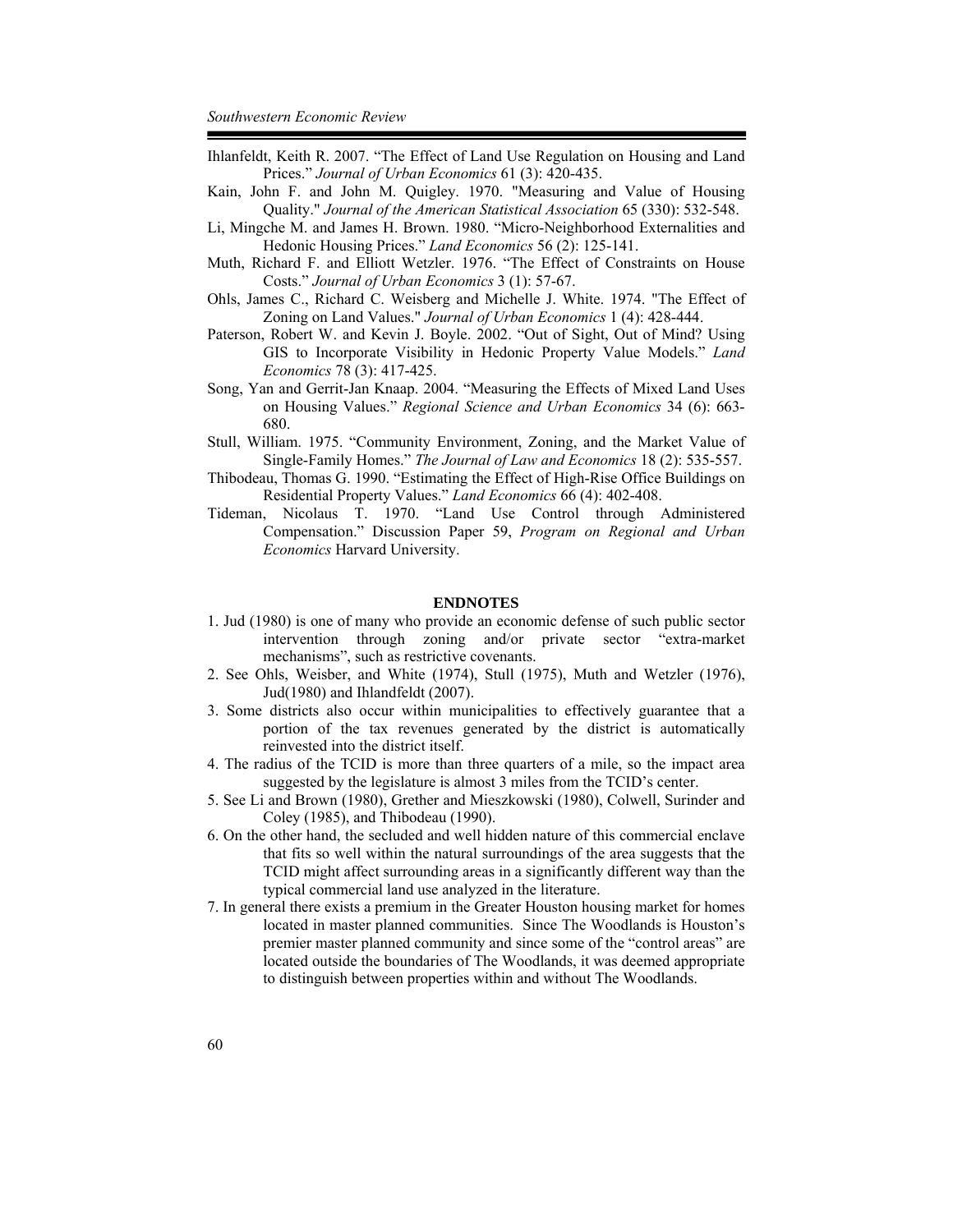- 8. Distance bands were created to better capture the shape of the price function with respect to distance. Both data sets utilized produce a similar shape for the price function, confirming that the relationship is not monotonic.
- 9. Empirical analyses of the two data sets indicate that the problems of using appraisal data instead of actual sales data are not likely to be serious. For the 661 actual sales data obtained, their companion MCAD appraised values were also available. Using those observations, the ratio of the logs of appraisal values to sales prices were regressed on housing characteristics and distance to TCID producing a very low R-squared ( $R^2 = 0.0069$ ), F-statistic ( $F =$ 0.38), and t-statistics on all of the explanatory variables (all the t-statistics are below 1 in absolute terms). While other specifications indicate somewhat higher R-squares; in general, the results indicate there is very little systematic pattern in appraisal value measurement error across relevant variables of interest.
- 10. We wished to limit the size of the control area, however, to minimize any need to have to control for other factors within the housing market that might be influencing values.
- 11. This change was totally consistent with the analysis of the sales data in that no impact was found beyond 3 miles.
- 12. For Data Set 1 the distance dummy variables are defined in terms of miles as follows:  $D1 < 1.5$ ;  $1.5 < D2 < 2.0$ ;  $2.0 < D3 < 2.5$ ;  $2.5 < D4 < 3.0$ ;  $D5 > 3.0$ . For Data Set 2 they are defined as: D1 < .75; .75 < D2 < 1.0; 1.0 < D3 < 1.25;  $1.25 <$  D4  $<$  1.5;  $1.5 <$  D5  $<$  2.0;  $2.0 <$  D6  $<$  2.5; D7  $>$  2.5.
- 13. While prices within the closest range in Table 2 are higher than prices in the closest range in Table 3, this is not necessarily contradictory, since both the ranges and the control distance are different in the two empirical exercises.